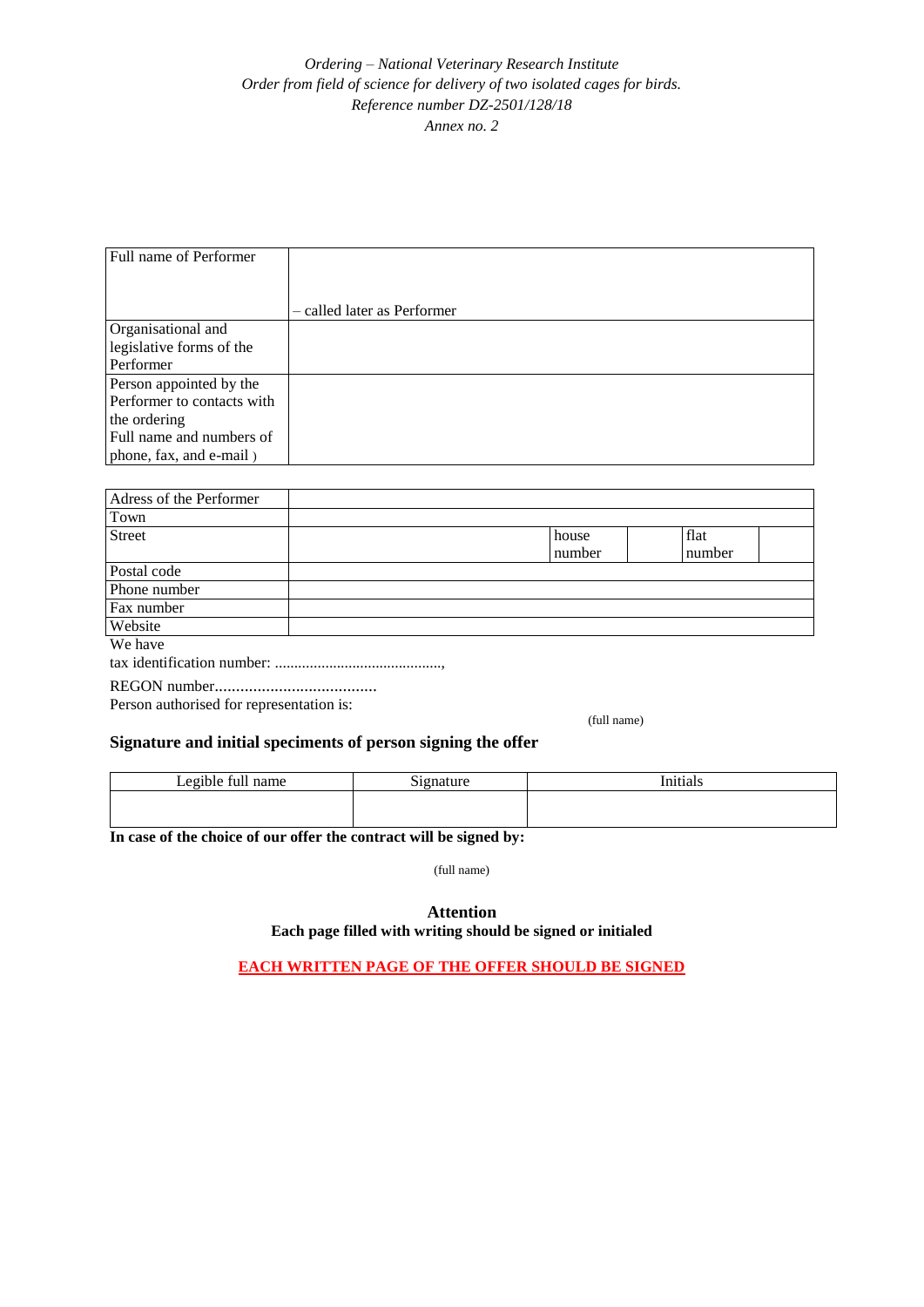*Ordering – National Veterinary Research Institute Order from field of science for delivery of two isolated cages for birds. Reference number DZ-2501/128/18 Annex no. 2*

## **Offer**

National Veterinary Research Institute Av. Partyzantów 57, 24-100 Pulawy

Entering the procedure of an order to deliver two isolated cages for birds, conducted by the National Veterinary Research Institute in Pulawy, Poland, we undersigned and acting on behalf of:

\_\_\_\_\_\_\_\_\_\_\_\_\_\_\_\_\_\_\_\_\_\_\_\_\_\_\_\_\_\_\_\_\_\_\_\_\_\_\_\_\_\_\_\_\_\_\_\_\_\_\_\_\_\_\_\_\_\_\_\_\_\_\_\_\_\_\_\_\_\_\_\_\_

\_\_\_\_\_\_\_\_\_\_\_\_\_\_\_\_\_\_\_\_\_\_\_\_\_\_\_\_\_\_\_\_\_\_\_\_\_\_\_\_\_\_\_\_\_\_\_\_\_\_\_\_\_\_\_\_\_\_\_\_\_\_\_\_\_\_\_\_\_\_\_\_\_

\_\_\_\_\_\_\_\_\_\_\_\_\_\_\_\_\_\_\_\_\_\_\_\_\_\_\_\_\_\_\_\_\_\_\_\_\_\_\_\_\_\_\_\_\_\_\_\_\_\_\_\_\_\_\_\_\_\_\_\_\_\_\_\_\_\_\_\_\_\_\_\_\_

*(name and exact adress of the performer (performers); in case of more performers starting the tender give names and adresses of all performers*

- 1. **WE MAKE AN OFFER** to produce the product in agreement with its specification in the order.
- 2. **WE DECLARE** that in accordance with supplied letters of procuratory, procurator representing us is:

\_\_\_\_\_\_\_\_\_\_\_\_\_\_\_\_\_\_\_\_\_\_\_\_\_\_\_\_\_\_\_\_\_\_\_\_\_\_\_\_\_\_\_\_\_\_\_\_\_\_\_\_\_\_\_\_\_\_\_\_\_\_\_\_\_\_\_\_\_\_\_\_\_ *(it is fulfilled only by contractors who present joint offer or appointed procurators in this mater)*

- 3. WE DECLARE that we acquainted with the offer together with annexes and we acknowledge our connection with declared decisions and rules in the offer.
- 4. WE OFFER the production of the product at price of:

**……………………………… PLN netto,** 

**VAT: ………………………. %**

**……………………………… PLN brutto**

- 5. **OFFERD PERIOD OF WARRANTY**: **………………………… months.**
- 6. **ALL CORRESPONDENCE** should be directed to:

Full name ................................................................................................................................. Adress: ..................................................................................................................................... Phone: ................................................................. Fax: ......................................................... E-mail adress: .....................................................

7. **THE PRESENT OFFER** is enclosed on \_\_\_\_\_\_\_\_\_ in succession numbered pages. The following declarations and documents are enclosed to the offer: